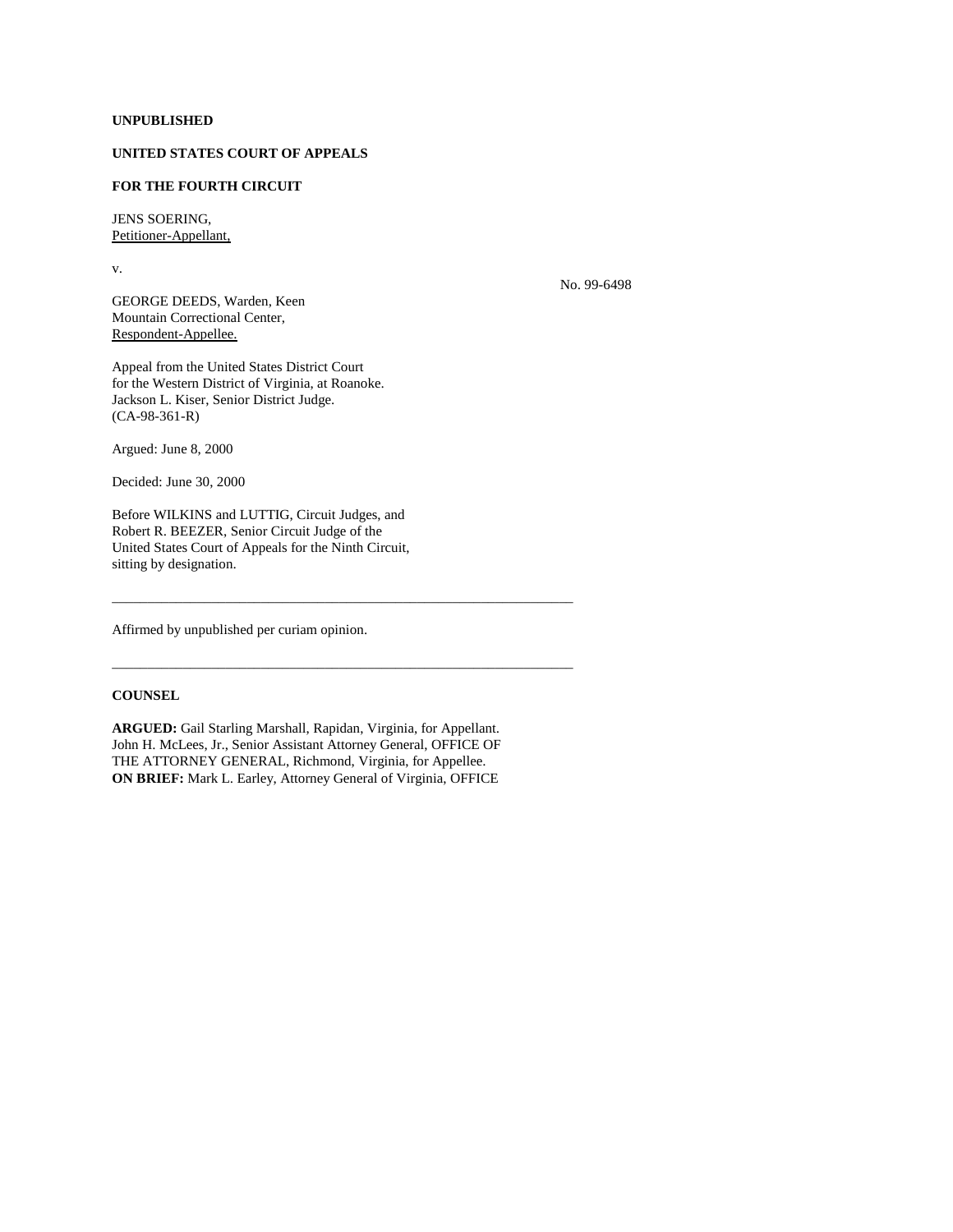OF THE ATTORNEY GENERAL, Richmond, Virginia, for Appellee.

\_\_\_\_\_\_\_\_\_\_\_\_\_\_\_\_\_\_\_\_\_\_\_\_\_\_\_\_\_\_\_\_\_\_\_\_\_\_\_\_\_\_\_\_\_\_\_\_\_\_\_\_\_\_\_\_\_\_\_\_\_\_\_\_\_

\_\_\_\_\_\_\_\_\_\_\_\_\_\_\_\_\_\_\_\_\_\_\_\_\_\_\_\_\_\_\_\_\_\_\_\_\_\_\_\_\_\_\_\_\_\_\_\_\_\_\_\_\_\_\_\_\_\_\_\_\_\_\_\_\_

Unpublished opinions are not binding precedent in this circuit. See Local Rule 36(c).

#### **OPINION**

### PER CURIAM:

Petitioner-appellant Jens Soering appeals from the district court's denial of his application under 28 U.S.C. § 2254 for a writ of habeas corpus. Soering claims, inter alia, that several of his confessions were obtained in violation of Edwards v. Arizona, 451 U.S. 477 (1981), and that the prosecution withheld material exculpatory evidence in violation of Brady v. Maryland, 373 U.S. 83 (1963). Because we conclude that the district court correctly upheld the Supreme Court of Virginia's rejection of these and other claims advanced by Soering, we affirm the district court's judgment denying Soering's application for a writ of habeas corpus.

I.

Soering was sentenced in 1990, in accordance with the jury's recommendations, to two consecutive terms of life imprisonment for the murders of Derek and Nancy Haysom. Five years earlier, the corpses of the Haysoms were found in their home, with their throats slashed and their torsos penetrated with multiple stab wounds. J.A. 1233-34; 1240-42 (autopsy reports). Soering, a German citizen, confessed to these murders in detail on several occasions following his arrest in England on unrelated check-fraud charges; he explained how he and Elizabeth Haysom, the victims' daughter and Soering's former girlfriend, arranged for Elizabeth to provide him with an alibi while he killed her parents, and he demonstrated to authorities the manner in which he severed the main artery in each of his victim's necks. See, e.g., J.A. 154-58, 168, 847-48. Soering's account of how he struggled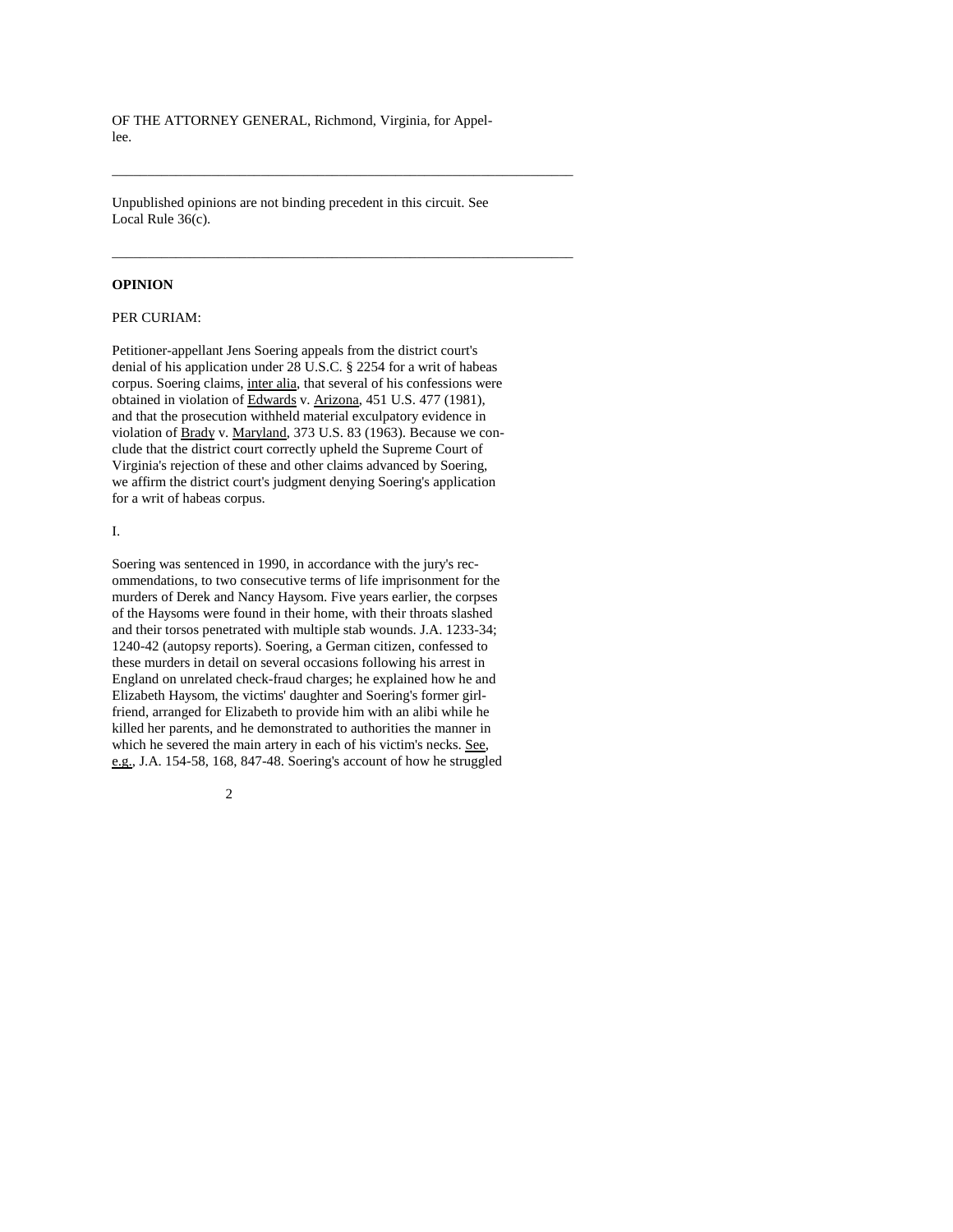with and then killed the Haysoms was consistent with the deep facial bruise and the bandages to his left-hand fingers that he was seen with at the Haysoms' funeral. J.A. 877. Moreover, Soering's blood was of the same type as the unidentified blood found at the crime scene. J.A. 933, 944.

On direct review, both the Virginia Court of Appeals and the Supreme Court of Virginia denied Soering's petition for an appeal from his convictions and sentences for first-degree murder. On state collateral review, the Supreme Court of Virginia denied his petition for a writ of habeas corpus, after first remanding his Brady claim for an evidentiary hearing. Soering then filed an application for a writ of habeas corpus in federal district court, pursuant to 28 U.S.C. § 2254. The district court denied Soering's application and subsequently denied his motion to alter or amend its judgment.

#### II.

Applying the standard of review set forth by the Supreme Court in Williams v. Taylor, 120 S. Ct. 1495, 1523 (2000), we consider whether the Supreme Court of Virginia's rejection of Soering's claims "was contrary to, or involved an unreasonable application of, clearly established Federal law, as determined by the Supreme Court of the United States," 28 U.S.C. § 2254(d)(1).

### A.

Soering first argues that the district court erred in upholding the Supreme Court of Virginia's rejection of his claim that his confessions in England were obtained in violation of Edwards v. Arizona, 451 U.S. 477 (1981). Under Edwards,

> an accused [. . .], having expressed his desire to deal with the police only through counsel, is not subject to further interrogation by the authorities until counsel has been made available to him, unless the accused himself initiates further communication, exchanges, or conversations with the police.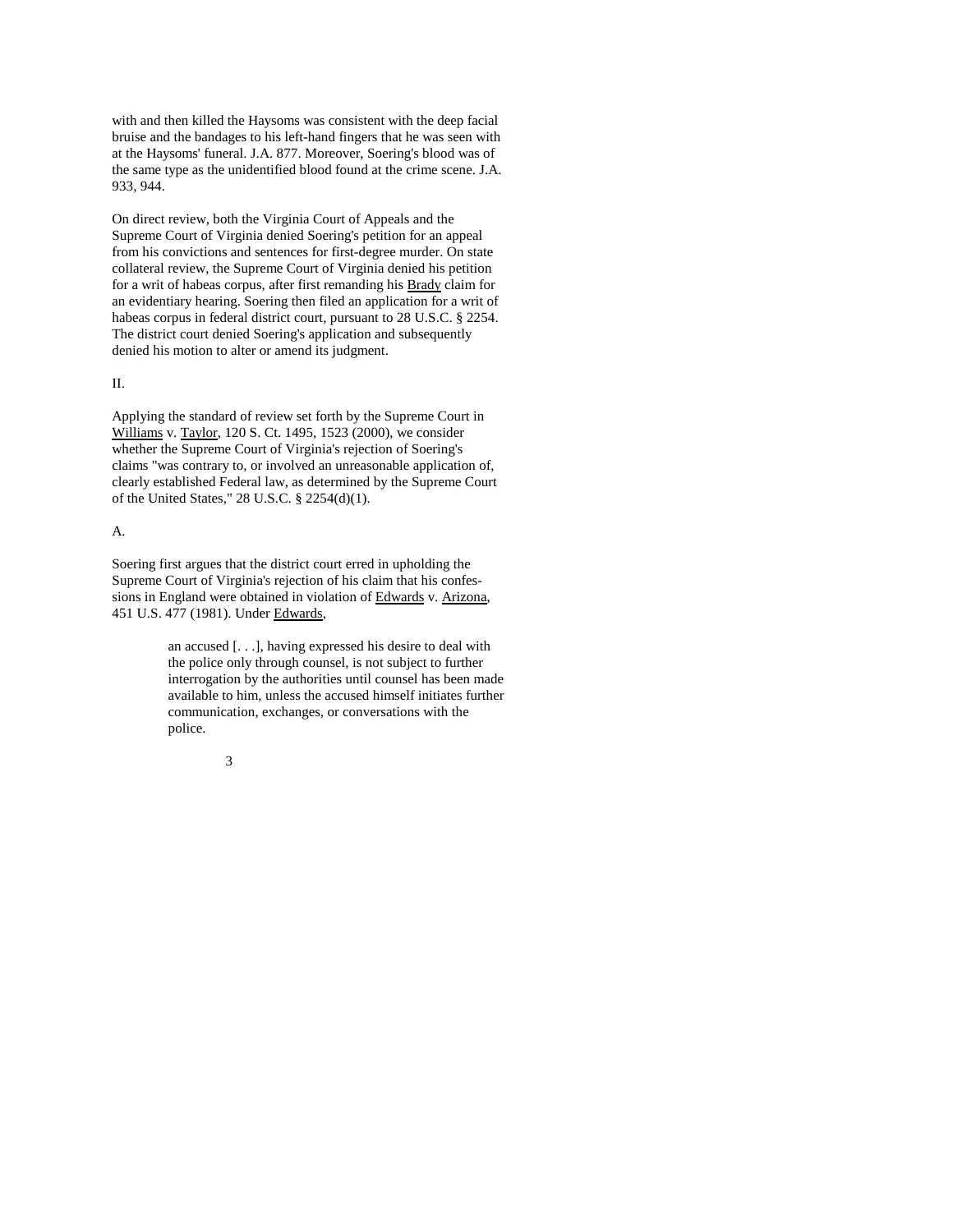451 U.S. at 484. Specifically, Soering contends that, even though he expressed his desire to deal with the police only through counsel at the end of his second interview, he was subjected to further interrogation a few hours later by a Virginia law-enforcement officer (Investigator Gardner) and his British counterparts. Soering argues that, because any self-incriminating statements that he made during the third and subsequent interviews should have therefore been suppressed, the trial court's failure to do so entitles him to habeas relief.

We conclude that the district court correctly upheld the Supreme Court of Virginia's rejection of Soering's Edwards claim because, even assuming that Edwards applies to an American law-enforcement officer's interrogation of a German citizen in British custody we cannot say that Edwards was actually violated at all: Soering has simply failed to "rebut[]," "by clear and convincing evidence," "the presumption of correctness" that we must accord to the state trial court's factual finding that Soering himself "initiated" the third and subsequent interviews with the police, § 2254(e)(1); J.A. 480.\* Soering offers nothing more than sheer speculation about whether the police orchestrated or pressured him into initiating further contact with them after his second interview. See, e.g. , Appellant's Br. at 43-44. And there is strong support in the record for the state court's factual finding that Soering himself initiated further communication with the police. First, after being taken back to his cell, Soering asked one of the jail guards to inform Detective Constable Wright, who had participated in Gardner's earlier questioning of Soering, that he wished to speak to Gardner again. J.A. 609. Second, six minutes before the third interview began, Soering signed the following entry in the custody log at the British police station where he was being held: "I now wish to speak to D/S Beever, D/C Wright, D/C Gardner without my solicitor being present." J.A. 609, 633, 1562. Soering therefore clearly indicated that, regardless of what had transpired beforehand, he was \_\_\_\_\_\_\_\_\_\_\_\_\_\_\_\_\_\_\_\_\_\_\_\_\_\_\_\_\_\_\_\_\_\_\_\_\_\_\_\_\_\_\_\_\_\_\_\_\_\_\_\_\_\_\_\_\_\_\_\_\_\_\_\_\_

\*The district court held that, under United States v. Verdugo-Urquidez, 494 U.S. 259 (1990), it was clearly established that Edwards applies to custodial interrogations by American law-enforcement officers of foreign citizens in foreign custody in foreign lands. J.A. 1556. Given our disposition infra, we need not address the question whether Edwards does in fact govern custodial interrogations by American law-enforcement officers of foreign citizens in foreign custody in foreign lands.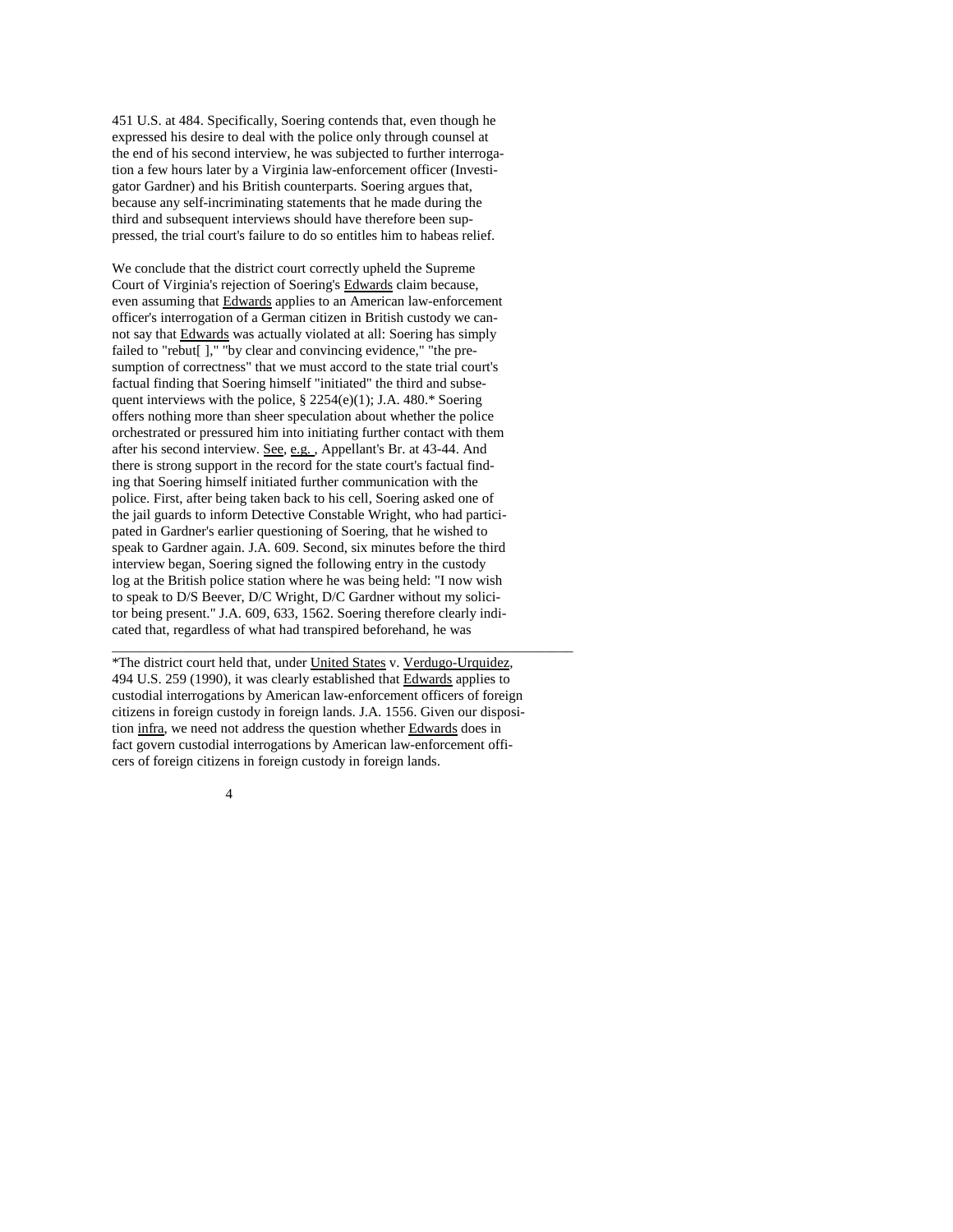"now," at that point in time, initiating contact with the police. And in doing so, he in no way indicated that he wished to discuss only the British check-fraud charges, rather than the Haysom murders, about which Beever, Wright, and Gardner had interviewed him earlier that day. Third, Soering's statements during the ensuing interview "reflect[ed] no unwillingness to talk or any other reason to believe that he was taken from his cell against his will and at the instance of law enforcement officers"; moreover, Soering made no reference whatsoever to the British check-fraud charges during this interview, which confirms that he did not wish to discuss only those charges. J.A. 1563; 151-90.

Even if the Supreme Court of Virginia's rejection of Soering's Edwards claim was "contrary to," or "an unreasonable application of," Edwards, Soering would still not be entitled to habeas relief on this ground, since Soering has failed to show that the admission of his confessions made in England "had [a] substantial and injurious effect or influence in determining the jury's verdict," thereby causing him "actual prejudice," Brecht v. Abrahamson, 507 U.S. 619, 637 (1993). Soering did not suffer "actual prejudice" because the jury in all likelihood would have reached the same verdict that it did in reliance on Soering's subsequent, voluntary, counseled confession to a German prosecutor, which Soering does not challenge as being improperly admitted at trial, and which contained many of the same incriminating details that his confessions in England did. See , e.g., J.A. 1034-35 ("the next thing that I can remember is that  $\overline{I}$  stood behind Mr. Haysom, and then blood ran from his neck into his lap. . . . I stood there with a knife in my hand. . . . I don't know whether I stabbed him in the neck or cut down along the neck. . . . Prosecutor: Diagonal cut through the artery? The defendant [Soering]: Yes, that was it."); J.A. 1038 ("finally I injured Mrs. Haysom, too, at her neck"); J.A. 1046 ("I can remember that I caused both of them neck wounds.").

### B.

Soering next argues that the district court erred in upholding the Supreme Court of Virginia's rejection of his claim that material exculpatory evidence was withheld from him by the prosecution in violation of Brady v. Maryland, 373 U.S. 83 (1963). Specifically, Soering contends that the Virginia court's decision was "contrary to,"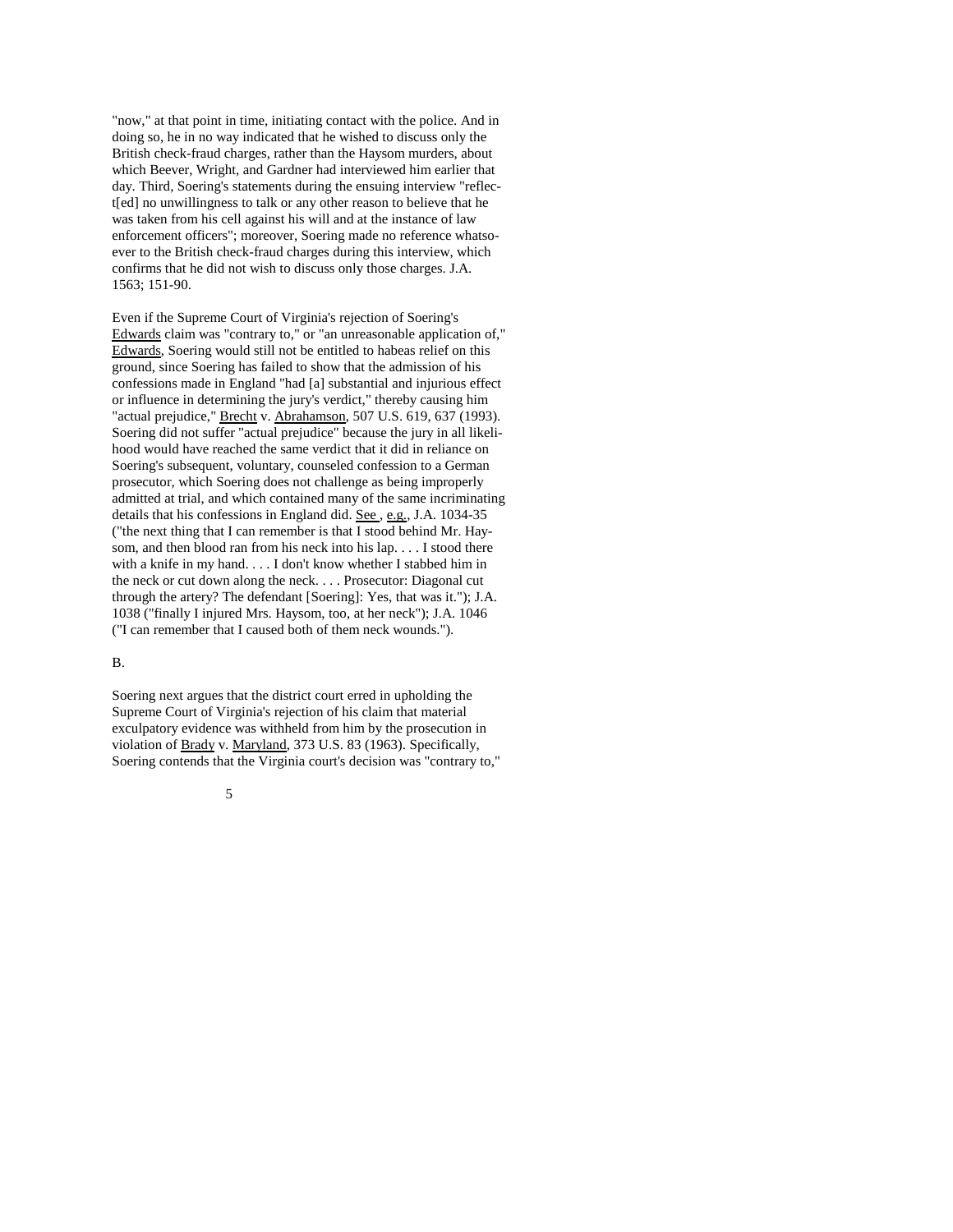and "an unreasonable application of," Brady because there is a "reasonable probability" that the outcome at trial would have been different, Kyles v. Whitley, 514 U.S. 419, 434 (1995), if the prosecution had disclosed to Soering evidence that, within a week of the Haysom murders, a sheriff's deputy briefly detained two vagrants, Shifflett and Albright, who were later convicted of murdering Milliken, another vagrant. Such evidence, Soering argues, would have bolstered his defense that the Haysoms were murdered not by him, but rather, by Elizabeth Haysom, assisted by one or two accomplices.

We conclude that the district court correctly upheld the Supreme Court of Virginia's rejection of Soering's Brady claim because the evidence in question is not material for purposes of Brady. The Supreme Court of Virginia did not unreasonably apply Kyles in holding that there is no "reasonable probability" that "the result of the proceeding would have been different" had the prosecution disclosed to Soering the evidence concerning Shifflett and Albright, Soering v. Deeds, 499 S.E.2d 514, 517 (Va. 1998) (quoting, inter alia, Kyles, 514 U.S. at 435). First, the only relationship between the Haysom and the Milliken murders was that they occurred in the same county within six days of each other, and both were carried out with a knife. There is no evidence whatsoever that either Shifflett or Albright had ever met, or knew of, Elizabeth Haysom or her parents, nor is there any physical evidence connecting Shifflett or Albright to the Haysom murders. Second, it is highly unlikely that Shifflett and Albright, who murdered another vagrant to rob him of his empty wallet, murdered the Haysoms, since robbery was patently not the motive behind the Haysom murders: silverware, jewelry, \$122 in cash, the automobile parked outside and the keys thereto, a television, stereo equipment, and other valuable items that were in plain view were left behind after the Haysoms were murdered. J.A. 1269, 1273, 1281-83, 694, 690-91. Third, the manner in which Milliken and the Haysoms were murdered differed markedly: Milliken's throat was stabbed, not slashed, as was the case with the Haysoms, and thus Milliken died slowly, unlike the Haysoms; moreover, the Haysoms were not sexually mutilated, as was Milliken. Compare J.A. 1243-49 with J.A. 1226-42; see also J.A. 1191. Fourth, it is far from clear that the knife that the deputy found buried in the back seat of his patrol car one week after he detained Shifflett and Albright, and that Soering now alleges was used by Shifflett and Albright to murder the Haysoms, even belonged to the two

 $\sim$  6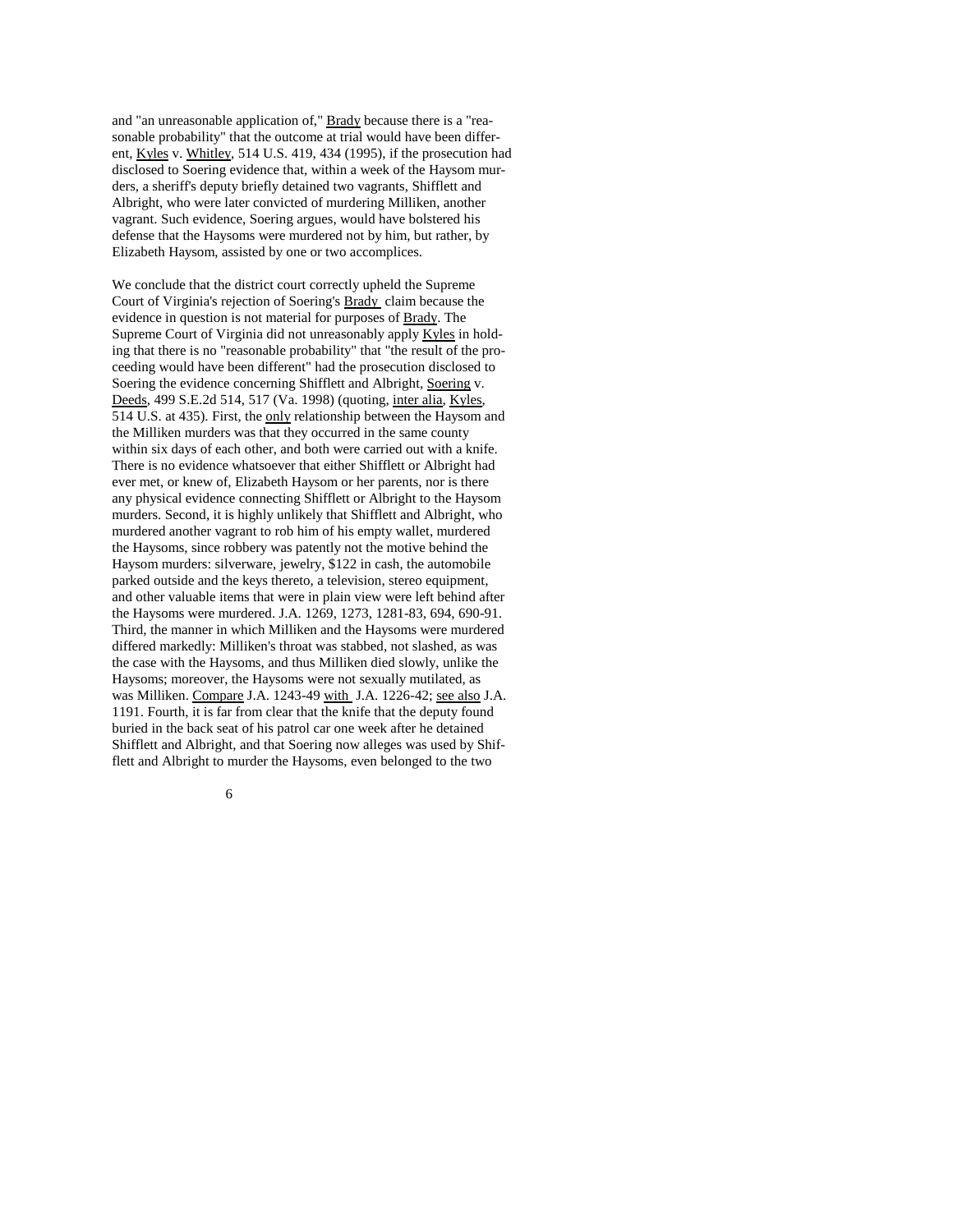vagrants, since the deputy could not recall when he had last checked his back seat prior to detaining Shifflett and Albright. J.A. 1120. Fifth, the knife was a very common kind of folding knife, readily available at retail stores. J.A. 1189. Sixth, even if the knife did belong to Shifflett and Albright, there were no traces of blood on it, and although the blade was "consistent with the size and shape of [the] weapon that could have caused the wounds to [the Haysoms]," the medical examiner explained that he could not determine the precise dimensions of the blade actually used to cause the Haysoms' wounds. J.A. 1187-88, 1186; see also Soering, 499 S.E.2d at 516. In light of the foregoing, we cannot say that the Supreme Court of Virginia's rejection of Soering's Brady claim was "contrary to," or "an unreasonable application of," Brady or Kyles.

#### C.

Finally, Soering raises a number of ineffective-assistance-ofcounsel claims, all of which were rejected by the Supreme Court of Virginia. We agree with the district court that the Virginia court's rejection of these claims likewise was not "contrary to," or "an unreasonable application of," Strickland v. Washington, 466 U.S. 668 (1984).

First, Soering argues that counsel was constitutionally ineffective in failing to object to the prosecutor's comments to the jury about Soering's refusal to submit blood and hair samples, footprints, and fingerprints to the authorities when he was asked to do so. We conclude that counsel's failure to object did not "f[a]ll below an objective standard of reasonableness," Strickland, 466 U.S. at 688, not only because counsel may have made a tactical decision not to draw the jury's attention to such comments by objecting, but also because, in South Dakota v. Neville, 459 U.S. 553 (1983), the Supreme Court upheld the constitutionality of a state law permitting the admission into evidence of a defendant's refusal to submit to a blood-alcohol test, see id. at 918, 923. Soering counters that Neville is distinguishable because in Neville, unlike in the present case, the police had probable cause prior to requesting a blood sample from the defendant, and thus the prosecutor's comments did not burden the defendant's Fourth Amendment right to refuse unreasonable searches of his body. Thus, Soering argues, counsel could have successfully objected to the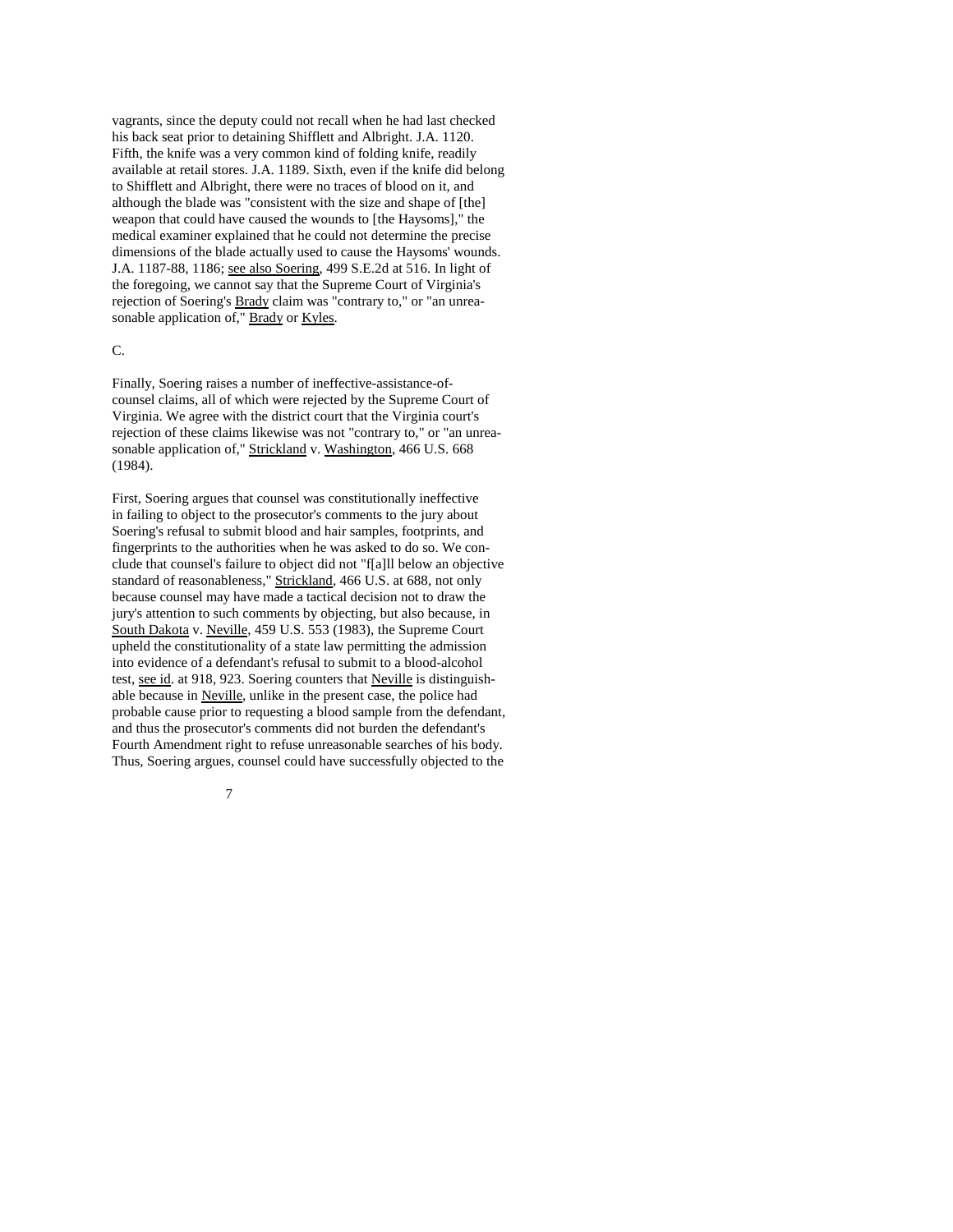prosecutor's comments by arguing for an extension of Griffin v. California, 380 U.S. 609 (1965), which held that a prosecutor's or trial court's comments on a defendant's refusal to take the witness stand impermissibly burdened the defendant's Fifth Amendment right to refuse to testify, see id. at 615. We doubt that such an argument could have succeeded because, even if the trial court were willing to extend Griffin to prohibit prosecutors from commenting on a defendant's refusal to consent to searches unsupported by probable cause, the prosecutor's comments would have still been permissible as a means of impeaching Soering's credibility, since Soering testified on his own behalf. See Portuondo v. Agard, 120 S. Ct. 1119, 1125 (2000) (limiting Griffin to "comments that suggest [that] a defendant's silence is [substantive] evidence of guilt" (internal quotation marks omitted)). In any event, we cannot say that Soering was prejudiced within the meaning of Strickland. See infra.

Second, Soering contends that counsel was constitutionally ineffective in failing to preserve an objection to the trial court's refusal to instruct the jury on the crime of being an accessory-after-the-fact. Counsel was not ineffective because under Virginia law, Soering was not entitled to an accessory-after-the-fact instruction at all, since he was not charged with being an accessory-after-the-fact. See Commonwealth v. Dalton, 524 S.E.2d 860, 863 (Va. 2000); Indictments of Jens Soering (June 13, 1986). Counsel was also not ineffective because the trial court was entitled to insist, as it did, on giving an accessory-after-the-fact instruction only if an accessory-before-thefact instruction was also given. Soering argues that the trial court was not entitled to so insist because, under Virginia law, there was insufficient evidence to support an accessory-before-the-fact instruction. However, there was ample evidence from which the jury could have concluded that Soering participated as an accessory-before-the-fact in planning the murders of the Haysoms. See, e.g., J.A. 998 (Elizabeth Haysom's testimony that on the morning of the murders, Soering bought a knife from a sporting goods store with some money that Elizabeth had just given him); J.A. 1056 (Soering's testimony that he bought two movie tickets and ordered room service for two on the evening of the murders in order to produce an alibi for Elizabeth). Even if Soering were entitled to an accessory after-the-fact instruction, he was not prejudiced by counsel's failure to preserve an objection to the trial court's refusal to give such an instruction, given the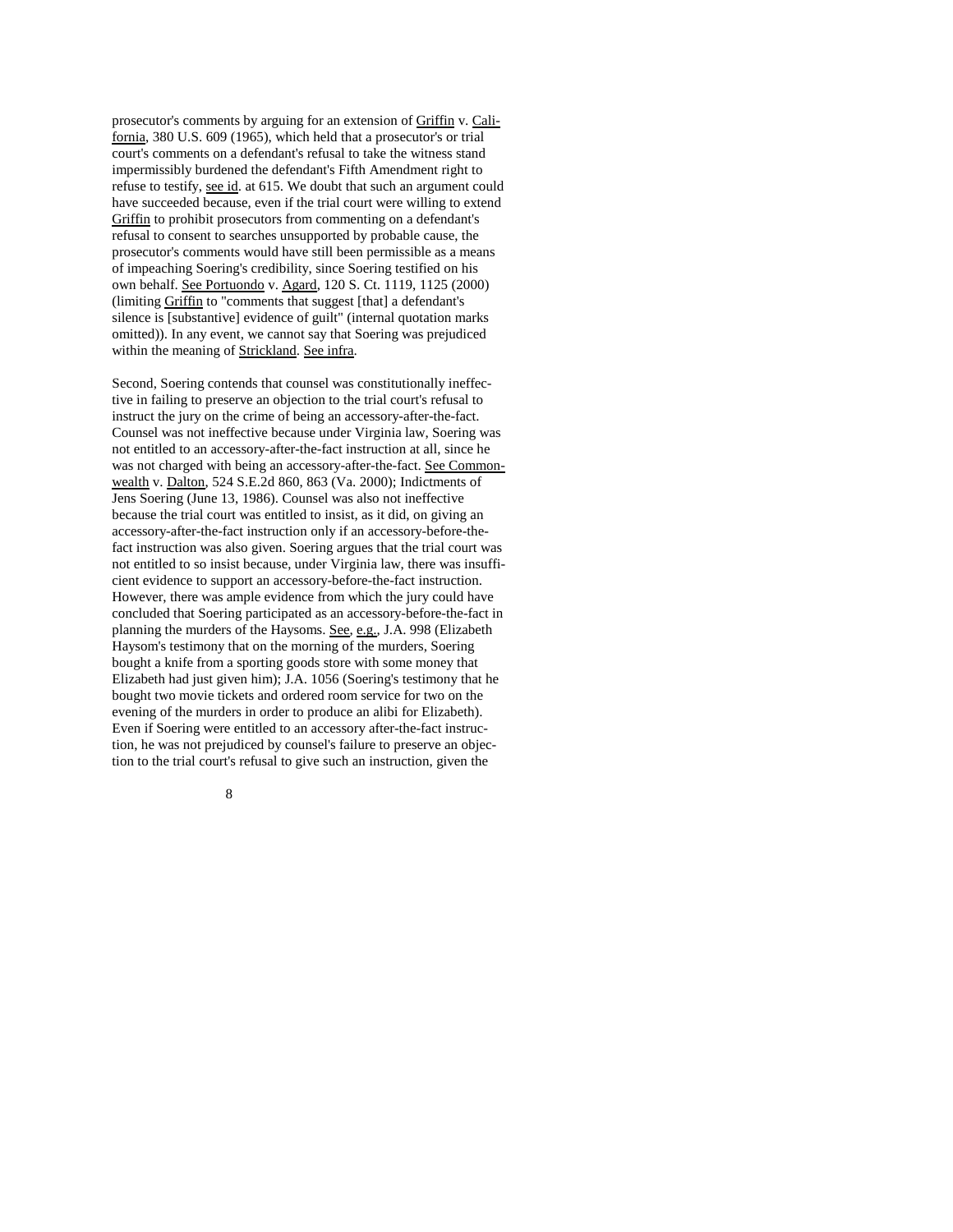overwhelming evidence that he personally killed the Haysoms. See infra.

Third, Soering argues that counsel was constitutionally ineffective in failing to present more evidence to rebut the prosecution's contention that the bloody sockprint found at the scene of the crime was Soering's. Counsel's performance was not objectively deficient nor was Soering prejudiced, since counsel effectively cross-examined one of the prosecution's witnesses about his failure to compare Elizabeth Haysom's foot impressions with the sockprint, and since counsel demonstrated to the jury during closing argument"how one of Elizabeth's foot impressions matched the sock print almost as well as petitioner's [did]." J.A. 969, 1572; see also J.A. 1076 (counsel reminds the jury during closing argument that the shoe prints found at the crime scene were similar in size to Elizabeth's shoes).

Finally, Soering argues that his rights under Strickland were abridged because his lead trial counsel, who has since been disbarred, was emotionally and mentally troubled at the time of the trial. However, we conclude that the Supreme Court of Virginia's rejection of this claim was not an unreasonable application of Strickland, not only because lead trial counsel did not perform below an objective standard of reasonableness, but also because Soering was not prejudiced, since local co-counsel was of sound mind and represented Soering competently.

Even considering all of the alleged instances of ineffective assistance of counsel cumulatively, we cannot say that Soering was prejudiced within the meaning of Strickland, given the overwhelming evidence of his guilt. Soering's confessions to American, British, and German officials recounted in detail how he and Elizabeth planned the murders and how he then carried them out. See, e.g., J.A. 154-58, 168, 847-48. These accounts of how he struggled with and then slaughtered the Haysoms were consistent with the deep facial bruise and the bandages to his left-hand fingers that he was seen with at the Haysoms' funeral. J.A. 877. And Soering's blood was of the same type as the unidentified blood found at the crime scene. J.A. 933, 944. Given these facts, we cannot say that, "but for counsel's unprofessional errors, the result of the proceeding would have been different,"